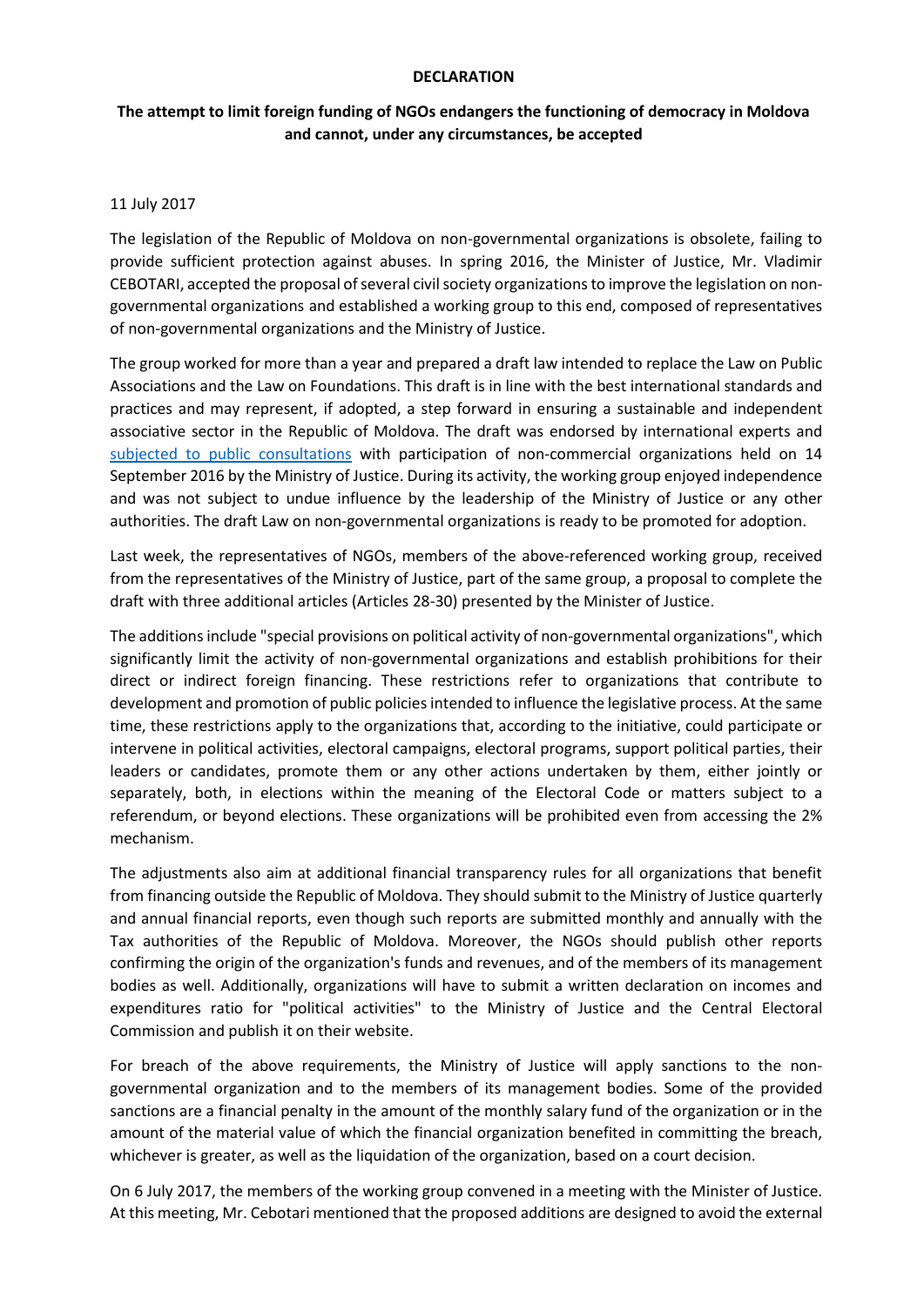influence on the policy of the Republic of Moldova, which is exercised, including by means of external financing of non-commercial organizations which are focusing on state policies or are supporting, directly or indirectly, initiatives of political parties. The Minister suggested to improve the text proposed by him. The representatives of the Ministry of Justice in the working group informed the representatives of NGOs from the working group that the final version of the daft to be promoted will be decided by the Ministry of Justice.

# **The signatory organizations consider that the proposals of the Minister of Justice cannot be supported in any way, because they are contrary to the international standards and are endangering the entire associative sector and democracy in the Republic of Moldova.**

This initiative is contrary to the international standards, which do not allow such limitations for the NGOs activities. [A recent analysis](http://www.venice.coe.int/webforms/documents/?pdf=CDL-AD(2017)015-e) by the Venice Commission reveals that such limitations exist only in three member states of the Council of Europe - Russia, Hungary and Azerbaijan. Recently, [the Venice](http://www.venice.coe.int/webforms/documents/?pdf=CDL-AD(2017)015-e)  [Commission had a critical attitude](http://www.venice.coe.int/webforms/documents/?pdf=CDL-AD(2017)015-e) on Hungarian law. The limitations proposed by Mr. Cebotari are even more restrictive than those in Hungary, a country that does not impose an absolute ban for foreign funding of NGOs. Moreover, the minister's initiative is contrary to the very purpose for which the drafting of new legislation was initiated. The working group was created to improve and not to worsen the working environment of non-governmental organizations. If Minister's intention was communicated from the outset, no non-commercial organization would have accepted to get involved in drafting such a draft Law. Furthermore, this initiative was announced at the latest possible moment, despite the fact that the same Minister created the working group more than a year ago.

The proposals represent an attack on non-governmental organizations that are active in promoting public policies or any other activities to develop participatory democracy. The absolute majority of Moldovan NGOs benefit from funds provided by development partners. Such measures will deprive the majority of active NGOs in the country of financing and the foreign political organizations and foundations working in the Republic of Moldova would be forced to cease their activity. Therefore, this will affect thousands of people directly benefiting from the NGOs activity and the functioning of democracy itself in the Republic of Moldova.

The proposed provisions are contrary to the Association Agreement between the Republic of Moldova and the European Union, which encourages the involvement of all relevant stakeholders, including civil society organizations, in developing policies and reforms in the Republic of Moldova. We must recall that the state of the Republic of Moldova itself benefits from continuous financial support from the development partners. Thus, restricting external financing for the non-governmental sector is at least disproportionate.

Furthermore, for 20 years the legislation of the Republic of Moldova has not provided for such prohibitions. Due to the fact that legislation had not provided for such bans, the associative sector in Moldova developed considerably over the past two decades. This confirms that the danger invoked by the Minister of Justice as an argument for promoting the initiative does not exist. The draft law elaborated by the working group already sets limits to the NGOs' involvement in elections in line with best international practices. The proposed additions go much further, excessively limiting the activity of NGOs both during and after elections.

This initiative comes at a time when we are witnessing a regress in the environment of nongovernmental organizations activity, including due to attacks against several civil society activists. Also, [the statement made by the President Igor DODON on 26 May 2017](http://presedinte.md/rom/comunicate-de-presa/in-cadrul-vizitei-de-lucru-la-budapesta-igor-dodon-a-avut-o-intrevedere-cu-presedintele-ungariei-janos-ader) on the usefulness of promoting provisions limiting foreign funding of NGOs, similarly to Hungary, cannot be ignored. We would like to believe that this incident does not represent the policy promoted by the government regarding NGOs.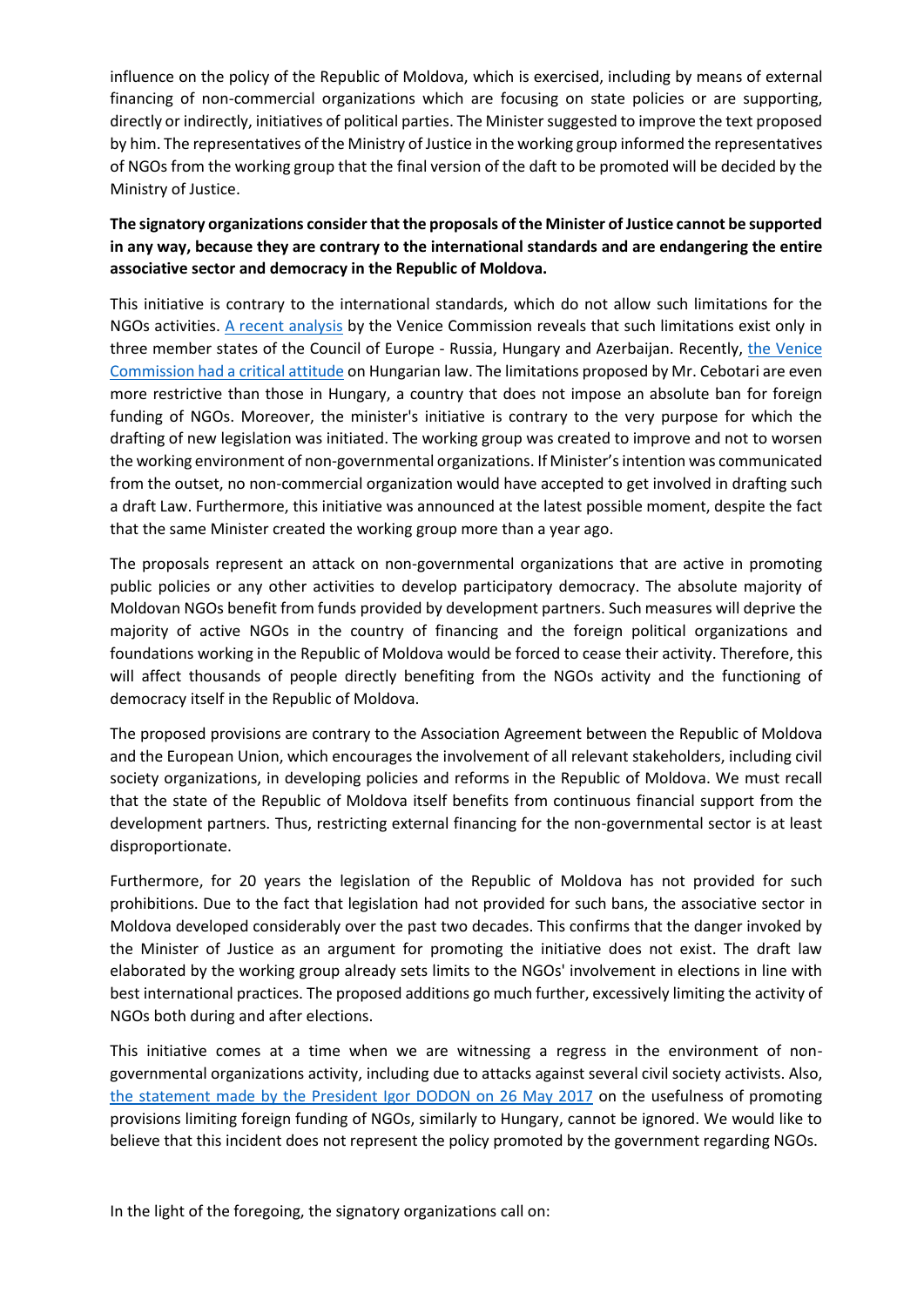- a) the Minister of Justice, to give up the initiative to limit financing of the activity of NGOs from outside, as well as any other initiatives aimed at limiting their activity, and to send the draft Law drafted by the working group to the Government for approval as soon as possible;
- b) the Government and Parliament to vote the draft law on non-governmental organizations drafted by the working group without introducing provisions that will limit the activity of NGOs. Any delay in promotion of this draft will be treated by us as an implicit confirmation of a policy of limiting the activity of the associative sector;
- c) diplomatic community and development partners of the Republic of Moldova to closely monitor the situation of civil society in the Republic of Moldova and the initiatives to suppress the activity of the associative sector in the Republic of Moldova, and to take all measures to ensure that the civil society organizations working environment and freedom of the press do not worsen.

Note: the draft law, with the additions proposed by the Minister of Justice (Art. 26-28) was published in the afternoon of 11 July 2017 after the above declaration was issued, and is available at: [http://justice.gov.md/public/files/transparenta\\_in\\_procesul\\_decizional/coordonare/2017/iulie/11/20](http://justice.gov.md/public/files/transparenta_in_procesul_decizional/coordonare/2017/iulie/11/2017_07_11_proiect_lege_ONG_final.pdf) [17\\_07\\_11\\_proiect\\_lege\\_ONG\\_final.pdf.](http://justice.gov.md/public/files/transparenta_in_procesul_decizional/coordonare/2017/iulie/11/2017_07_11_proiect_lege_ONG_final.pdf)

### **The signatory organizations:**

- 1. Alliance INFONET
- 2. Alliance of NGOs active in the field of Social Protection of Child and Family\*
- 3. Alliance Organization for People with Disabilities from the Republic of Moldova
- 4. Students Alliance of Moldova
- 5. Human Rights Embassy
- 6. Amnesty International Moldova
- 7. "Piligrim-Demo" Public Association
- 8. Certitudine Association
- 9. Women`s Association for the Environment Protection and Sustainable Development
- 10. Association of Professional and Business Women
- 11. Association of Environment and Ecological Tourism Journalists from Republic of Moldova
- 12. Small Business Association
- 13. "Home of Hope" Public Association
- 14. Association "Positive initiative"
- 15. "For the Present and Future" Public Association
- 16. "Pro-Trebujeni" Public Association
- 17. "QNA Moldova" Public Association
- 18. Youth for the Right to Live, Bălți
- 19. ADR "Habitat" Public Association
- 20. Helsinki Citizens Assembly of Moldova
- 21. BIOS Public Association
- 22. "SocioAcces" Public Association
- 23. Young Women Cernoleuca Public Association
- 24. Association for Participatory Democracy (ADEPT)
- 25. Association for Efficient and Responsible Governance (AGER)
- 26. Foreign Policy Association (APE)
- 27. Association of Independent Press (API)
- 28. Promo-Lex Association
- 29. Association of Young Artists "Oberliht"
- 30. "EuroPass" Center
- 31. Center Partnership for Development (CPD)
- 32. Independent Analytical Center Expert-Grup
- 33. Legal Assistance Center for Persons with Disabilities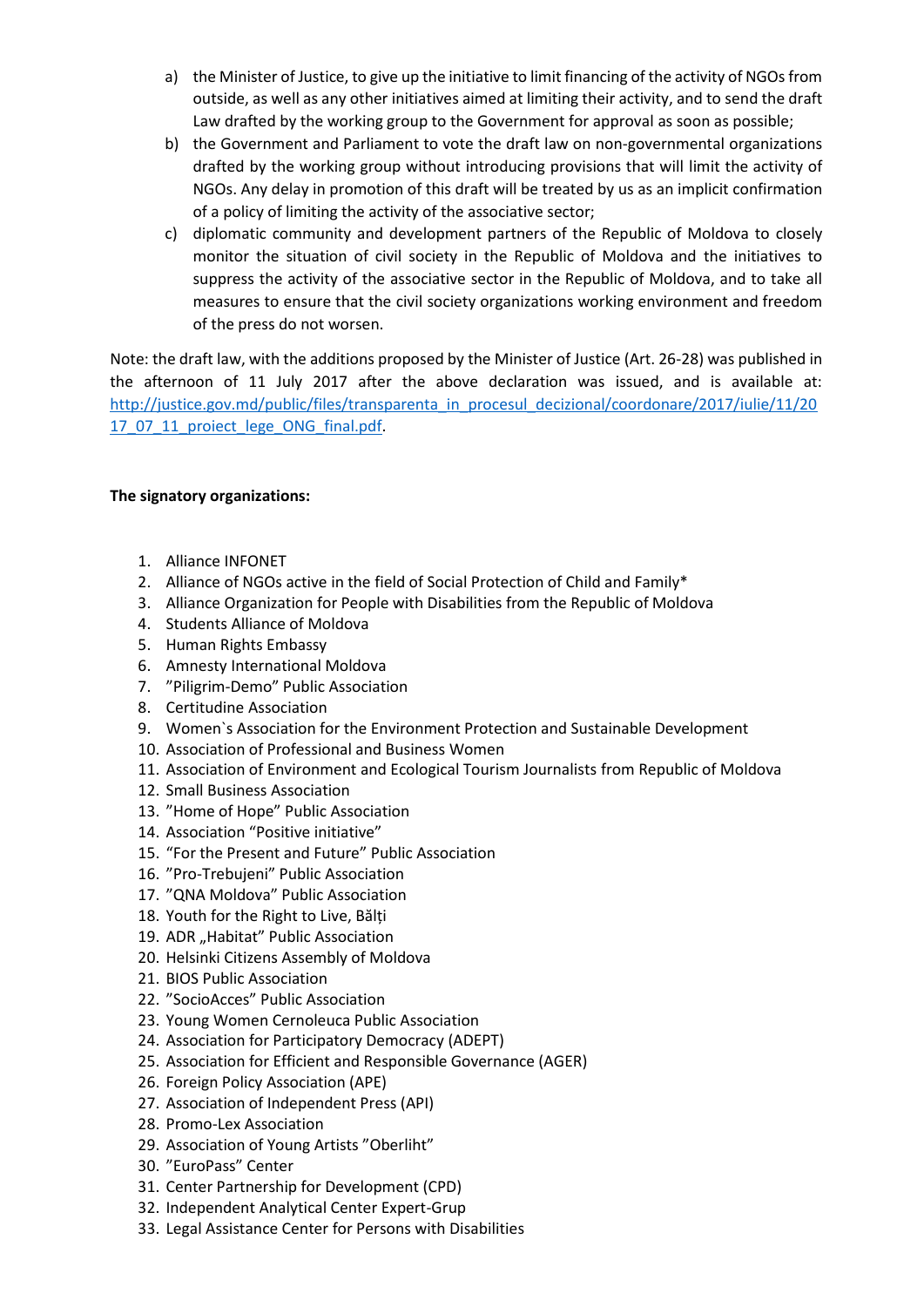- 34. Center for Economic Development
- 35. Women`s Law Center
- 36. The Human Rights Information Centre (CIDO)
- 37. The Child Rights Information Center (CIDDC)
- 38. "GENDERDOC-M" Information Centre
- 39. Journalistic Investigation Centre (CIJ)
- 40. Rehabilitation Centre for Torture Victims "Memoria"
- 41. Legal Resources Centre from Moldova (CRJM)
- 42. International Centre "La Strada"
- 43. National Law Centre "AD LEGEM"
- 44. National Environmental Center
- 45. National Roma Center
- 46. National Center for Child Abuse Prevention (CNPAC)
- 47. Centre for Independent Journalism (CJI)
- 48. Center For Health Policies and Studies (Centrul PAS)
- 49. Pro-Europa Center from Comrat
- 50. The Regional Environmental Centre (REC Moldova)
- 51. Balti University Legal Clinic
- 52. Nondiscrimination Coalition
- 53. WatchDog.MD Community
- 54. National Youth Council of Moldova (CNTM)
- 55. CPR-Moldova
- 56. Eco-Contact
- 57. Eco-TIRAS
- 58. Est Europe Foundation
- 59. Freedom Moldova Foundation
- 60. Foundation for Development
- 61. Terre des hommes Moldova Foundation
- 62. The Group of Youth for Interetnical Solidarity
- 63. Soros Foundation-Moldova
- 64. Gutta Club
- 65. HOSPICE Angelus Moldova
- 66. Development Institute "Millenium"
- 67. Institute for Public Policy (IPP)
- 68. Institute for European Policies and Reforms (IPRE)
- 69. Labour Institute
- 70. Institute for Development and Social Initiatives "Viitorul"
- 71. Ecological Movement from Moldova
- 72. Non Commercial Partnership for Medical and Social Programs
- 73. RISE Moldova
- 74. Association for Protection of the Birds and Nature
- 75. Terra-1530
- 76. Transparency International Moldova (TI-Moldova)
- 77. Union of Organizations for Disabled from Moldova
- 78. Union for HIV Prevention and Risk Reduction

### **The list of signatory organisations remains open**

\*APSCF is a network of 89 national and local NGOs set up in 2002 and some member NGOs have been active since the 1990s, being active particularly as providers of social services for children, as well as promoters of new approaches/ ideas/ norms in child's protection. The member NGOs, dialogue partners of national and international decision-makers, and children's friends, contribute through daily